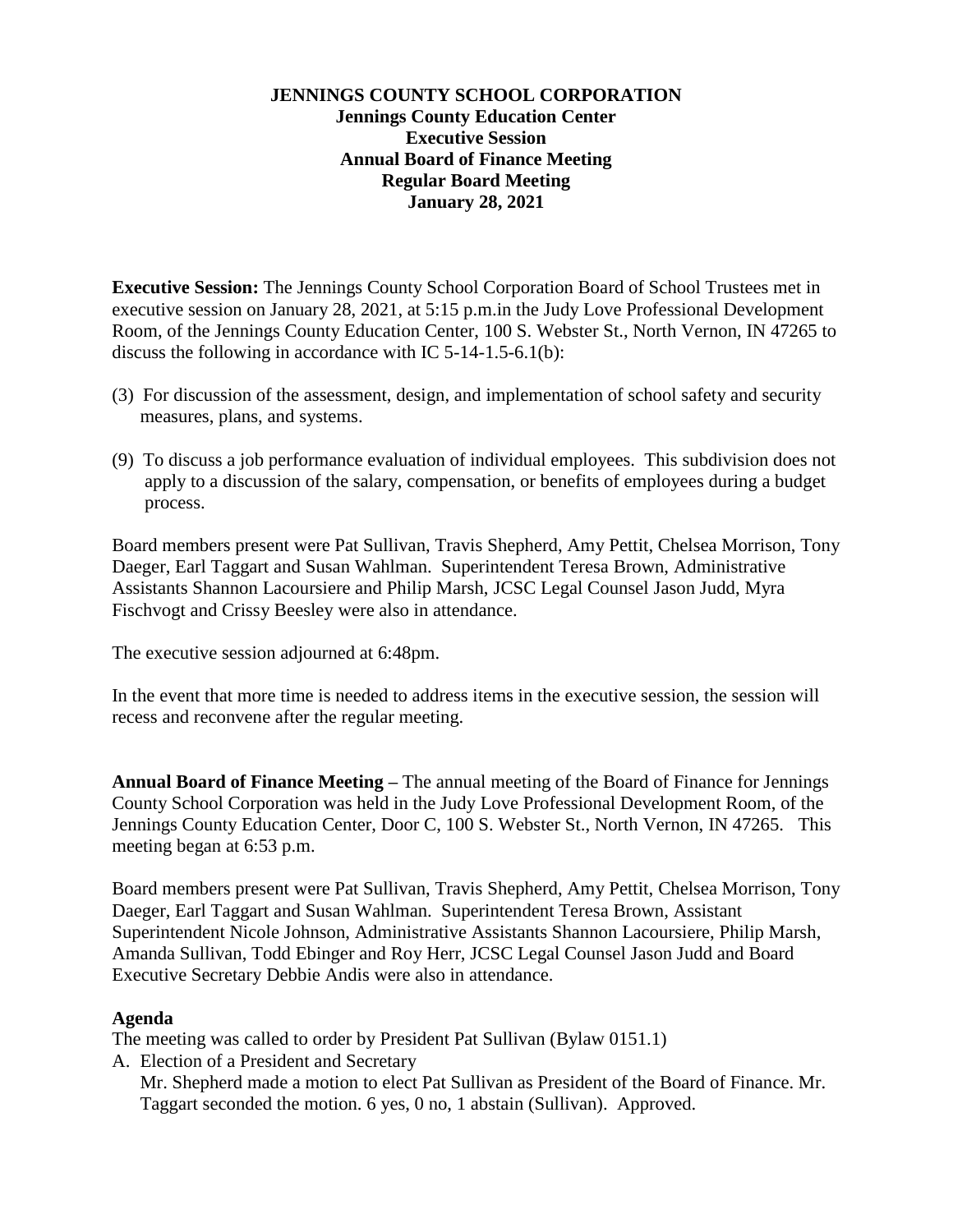Mr. Shepherd made a motion to elect Chelsea Morrison as Secretary of the Board of Finance. Mrs. Wahlman seconded the motion. 6 yes, 0 no, 1 abstain (Morrison). Approved.

- B. Designation of Depositories Mr. Marsh shared that we use German American Bank and Old National Bank, both of North Vernon.
- C. Receive and review the Annual Investment Report Mr. Marsh noted that the 2020 Investment Report was in the board packet. He shared that the investment interest rate dropped 1 - because we spent the money for projects at JCHS and 2 – because of the pandemic, interest rates plummeted also.
- D. Review the Investment Policy of the Corporation, Policy 6144 Mr. Marsh noted that the investment policy was also in the board packet. There were no changes to it this past year.
- E. Cancellation of Outstanding Checks Mr. Marsh stated that there were no outstanding checks.
- F. Corporation Fiscal and Qualitative Indicators Mr. Marsh noted that this was included in the board packet. He shared that the ADM had dropped slightly*,* the Fund Balance was high in 2019 because of the capital bond issue and the Revenue also showed a slight increase.

Mr. Sullivan asked if there were any questions. There were none.

# Adjourn

Mr. Taggart made a motion to adjourn at 6:59pm. Mrs. Pettit seconded the motion. 7 yes, 0 no. Approved.

**Regular Meeting**: The Board of School Trustees held its regular meeting in the Judy Love Professional Development Room, of the Jennings County Education Center, Door C, 100 S. Webster St., North Vernon, IN 47265. The meeting began at 7:00 p.m.

Board members present were Pat Sullivan, Travis Shepherd, Amy Pettit, Chelsea Morrison, Tony Daeger, Earl Taggart and Susan Wahlman. Superintendent Teresa Brown, Assistant Superintendent Nicole Johnson, Administrative Assistants Shannon Lacoursiere, Philip Marsh, Amanda Sullivan, Todd Ebinger and Roy Herr, JCSC Legal Counsel Jason Judd and Board Executive Secretary Debbie Andis were also in attendance.

This meeting is a meeting of the School Board in public for the purpose of conducting the School Corporation's business and it is not to be considered a public community meeting. There will be time for public participation as indicated by the agenda. (Policy 0166)

Consent Agenda Items (Bylaw 0166.1) – Consent agenda items are those items for which Board members have reviewed the information provided to them and all of the Board members approve of the action noted within the public notes. If any Board member has a concern about an item, he/she will request that the item be removed from this grouping to be voted upon individually.

The following consent agenda items will be presented for approval without discussion:

- III. Minutes;
- VIA2. Field Trips;
- VIB1. Professional Staff: Leaves;
- VIB2. Professional Staff: Resignations, Retirements;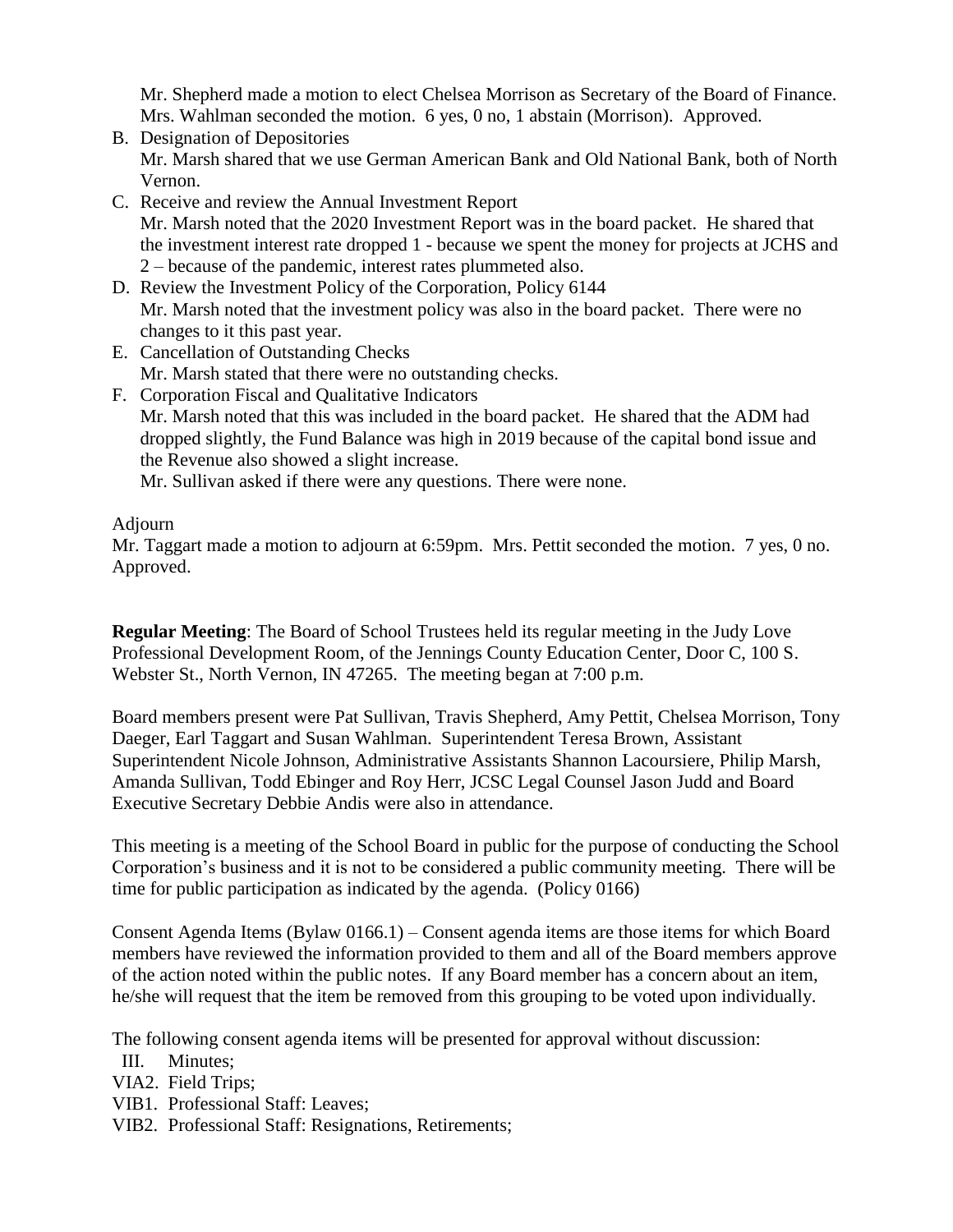VIB6. Conference Requests;

- VIC1. Support Staff: Leaves;
- VIC2. Support Staff: Resignations, Retirements;
- VIC4. Conference Requests;
- VII. Claims;

Agenda Information Items – Information items are those items that the Board members are given to review. If a Board member wishes to discuss any of these items, he/she will indicate that the item(s) be removed from this grouping for discussion during the meeting. The following information items will be shared with the Board: VIIIA1. North Vernon Redevelopment Commission Meeting Minutes 12/21/2020 VIIIA2. Area Plan Commission Meeting Minutes 1/4/2021

#### **Agenda**

- I. Pledge The President opened the meeting with the Pledge of Allegiance.
- II. Consent Agenda Items

Mr. Taggart made a motion to approve the consent agenda items. Mr. Daeger seconded the motion. 7 yes, 0 no. Approved.

- III. Minutes of the Regular Board Meeting of January 7, 2021. The minutes were approved without discussion as a consent agenda item.
- IV. Community Non-Agenda Items
	- The President asked if anyone would like to speak on an item not on the agenda. There were no comments.
- V. Old Business
	- A. NEOLA
		- 1. NEOLA Policy 1220, Employment of the Superintendent, Second Reading
		- 2. NEOLA Policy 2266, Title IX Nondiscrimination on the Basis of Sex in Education Programs or Activities, Second Reading
		- 3. NEOLA Policy 2370.02, Flex Program, Second Reading
		- 4. NEOLA Policy 2370.05, Virtual Education Program, Second Reading
		- 5. NEOLA Policy 2623, Student Assessment, Second Reading
		- 6. NEOLA Policy 2700, Annual Performance Report, Second Reading
		- 7. NEOLA Policy 3220, Staff Evaluation, Second Reading
		- 8. NEOLA Policy 5130, Withdrawal from School, Second Reading
		- 9. NEOLA Policy 5610, Suspension and Expulsion of Students, Second Reading
		- 10. NEOLA Policy 5895, Student Employment, Second Reading

Mr. Sullivan stated that this is the second reading of these NEOLA polices and that we'll take them as a group.

Mrs. Wahlman made a motion to approve the above ten NEOLA policies. Mr. Shepherd seconded the motion. 7 yes, 0 no. Approved.

- VI. New Business
	- A. Programs (Policy 2000)
		- 1. Smekens Education Solutions Contract, Approval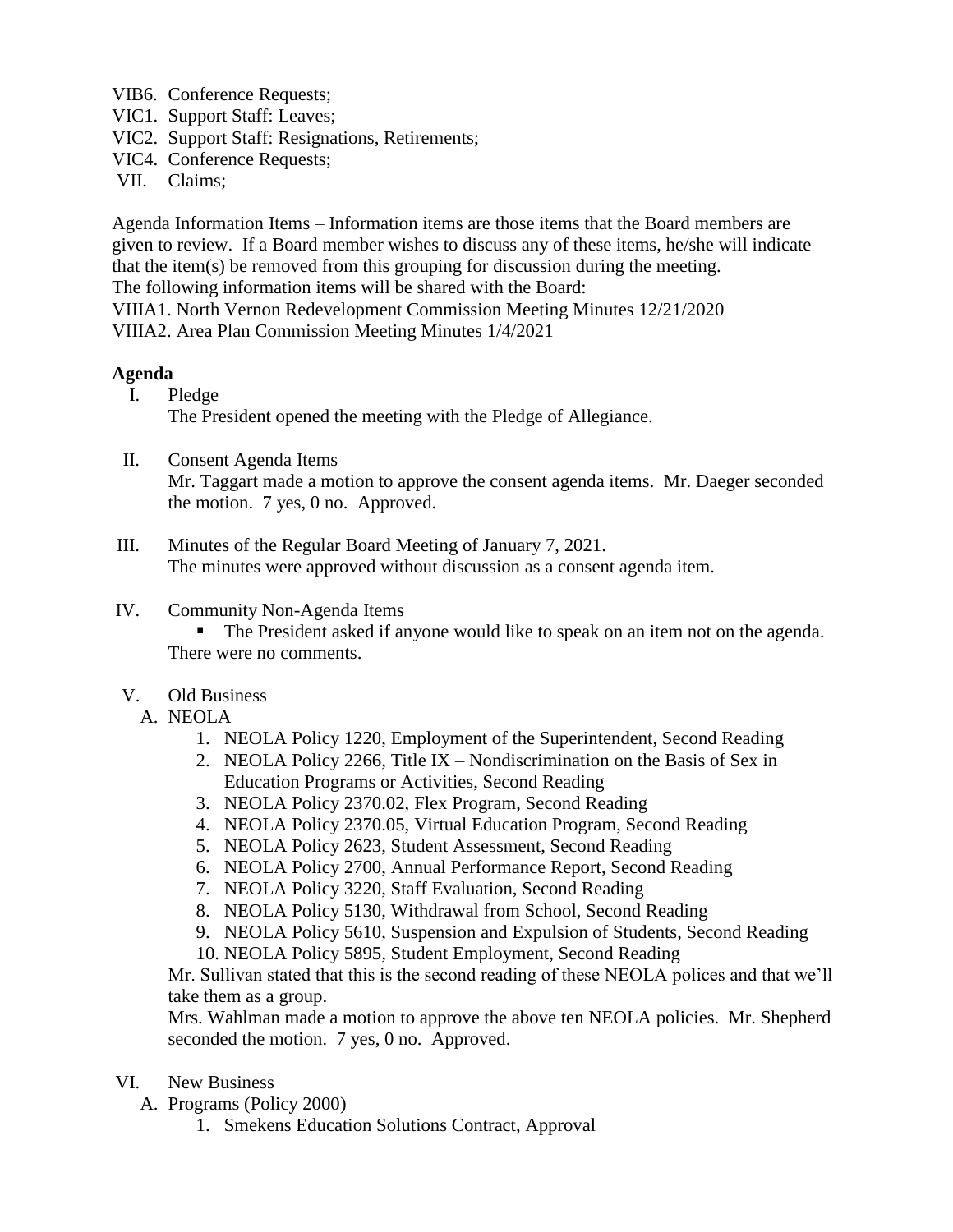$\triangleright$  On site Professional Development for 2021-2022. Funding is paid by Title II.

Mrs. Johnson stated that the Smekens Contract is for on-site professional development sessions scheduled for the 2021-2022 school year and that the funding is paid by Title II. Mrs. Johnson is asking the Board for approval. Mr. Daeger made a motion to approve the Smekens Contract. Mr. Shepherd seconded the motion. 7 yes, 0 no. Approved.

2. Field Trips

None at this time.

- B. Professional Staff (Policy 3000)
	- 1. Leaves
		- None at this time.
	- 2. Resignations/Retirements
		- Susan Wilson, Scipio Elementary Teacher, retiring, effective at the end of the  $2020 - 2021$  school year.

This retirement was approved without discussion as a consent agenda item.

- 3. Recommendations
	- Jennifer Ertel, JCHS Night Class Instructor, effective 1/20/2021.
	- Sidney Gerkin, JCHS Junior Varsity Girls Softball Coach, \$3301.00 stipend, effective 1/20/2021.
	- Abi Hamrick, NVE ECA STEM Coach, \$432.00 stipend, effective 1/1/2021.
	- Tara Kelley, JCMS ECA STEM Coach, \$432.00 stipend, effective 1/1/2021.
	- Courtney Kreutzjans, GCE ECA STEM Coach, \$432.00 stipend, effective 1/20/2021.
	- Cody Robbins, Hayden Elementary ECA STEM Coach, \$432.00 stipend, effective 1/20/2021.
	- Eric Wernke, JCHS Night Class Instructor, effective 1/20/2021.

Mr. Taggart made a motion to approve the above recommendations. Ms. Morrison seconded the motion. 7 yes, 0 no. Approved.

4. Posting and Hiring of Food Service Director, Approval Mrs. Brown stated that the food service committee met last Friday to examine the three bids that were received from the food service management companies (FSMC). After much discussion we are recommending to keep the program in house with upgrades and changes. Mrs. Brown is asking the Board for approval to post and hire a Food Service Director. Mr. Shepherd made a motion to approve the posting and hiring of a Food Service

Director. Mrs. Pettit seconded the motion. 7 yes, 0 no. Approved.

- 5. Teaching and Learning Plan, Update
	- Mrs. Brown updated the Board with the current COVID data in our community with it showing a strong downward trend. The county has moved to orange and the numbers are lower than they have seen in months. The CDC and the Academy of Pediatrics maintains that schools are a safe place. Based on this data, Mrs. Brown is recommending we move to all traditional face to face instruction on Monday, February  $1<sup>st</sup>$  for K-12 and with the elimination of Panther Days. Mr. Taggart made a motion to approve the above recommendation. Mrs. Pettit seconded the motion. 7 yes, 0 no. Approved.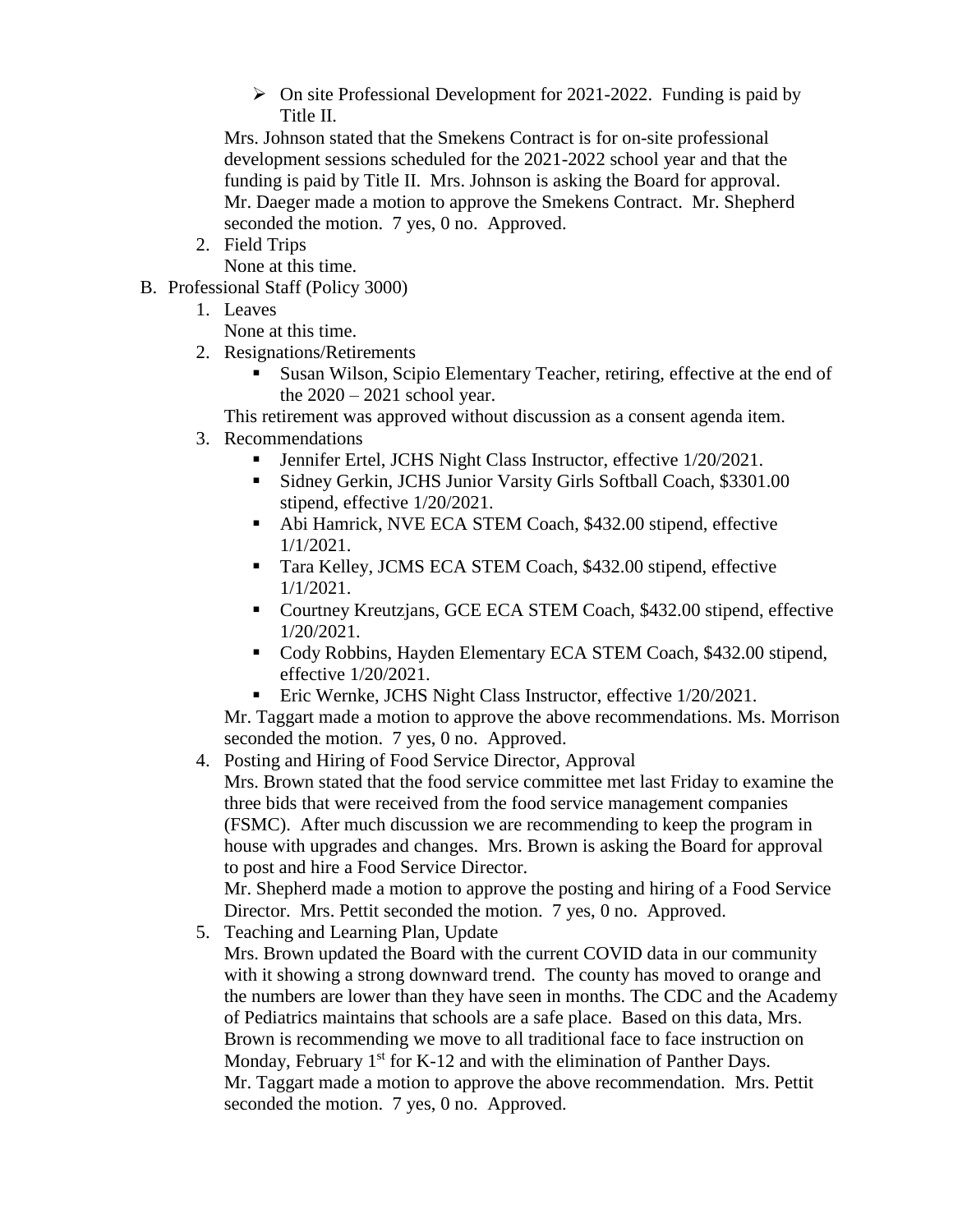6. Conference Requests

None at this time.

- C. Support Staff (Policy 4000)
	- 1. Leaves
		- Tabitha Hendrix, JCHS Para Pro, maternity leave, effective 3/6/2021 through 5/10/2021.
		- Rebecca Moore, BCE Cook, requesting 28 unpaid days, effective 12/16/2020 through 2/3/2021.

These leaves were approved without discussion as a consent agenda item.

- 2. Resignations/Retirements
	- **E** Doris Flora, Scipio Elementary Cafeteria Manager, retiring, effective at the end of the 2020-2021 school year.
	- Christen Jester, JCHS JV Volleyball Coach, resignation, effective 1/19/2021.
	- **Missi Millspaugh-Maschino, Hayden Elementary Cook, resignation,** effective 12/18/2020.
	- Annette Richardson, GCE Custodian, resignation, effective 1/14/2021.
- These resignations were approved without discussion as a consent agenda item.
- 3. Recommendations
	- Robin Bott, JCHS 7-hour Cook, \$11.50 hr., effective 1/11/2021.
	- Rose Craig, NVE Spell Bowl Coordinator, ½ stipend \$216.00, effective 9/1/2020.
	- Rose Craig, NVE Math Bowl Coordinator, ½ stipend \$216.00, effective 9/1/2020.
	- Desiree Cummings, Bus Aide to Bus Driver, \$14.00 hr., effective 1/27/2021.
	- Diana Daeger, NVE Secretary, \$15.70 hr. x 8 hrs., 205-day contract, effective 2/1/2021.
	- Nicole Davidson, JCHS Alternative Education Para Pro, \$12.49 hr. x 7 hrs., effective 1/15/2021.
	- Alisea Dryden, SCE Custodian (part time), \$10.50 hr. x 4-5 hrs., effective 1/11/2021.
	- Paul Hallett, Scipio  $2^{nd}$  shift Lead Custodian, \$12.35 hr., effective 1/13/2021.
	- Tara Henry, NVE Title 1 Para Pro, \$12.70 hr. x 7 hrs., effective 2/1/2021.
	- Alisha Plantz, JCHS  $3^{rd}$  shift Custodian, \$11.75 hr. x 8 hrs., effective 1/7/2021.
	- Skylar Salzman, GCE Custodian, \$10.50 hr. x 8 hrs., effective 1/11/2021.
	- Hali Smith, GCE Custodian, \$10.50 hr. x 5 hrs., effective 1/11/2021.
	- Kayla Sturgill, JCMS 29-hour Para Pro to full time SPED Para Pro, effective 1/14/2021.
	- Kyra Thompson, SCE Cook, \$10.50 hr. x 8 hrs., effective  $1/20/2021$ .
	- Steve Wainscott, NVE Custodian, \$11.25 hr. x 8 hrs., effective 1/25/2021.
	- Amanda Waldo, JCMS Pool Supervisor, \$13.70 hr., effective 1/21/2021.
	- Amanda Waldo, JCMS Volunteer Swim Coach, effective 1/21/2021.
	- Seth Young, JCHS part time Custodian to full time Custodian, \$10.50 hr. x 8 hrs., effective 12/21/2020.
	- Jaelyn Reynolds, NVE Para Pro, termination effective 12/18/2020.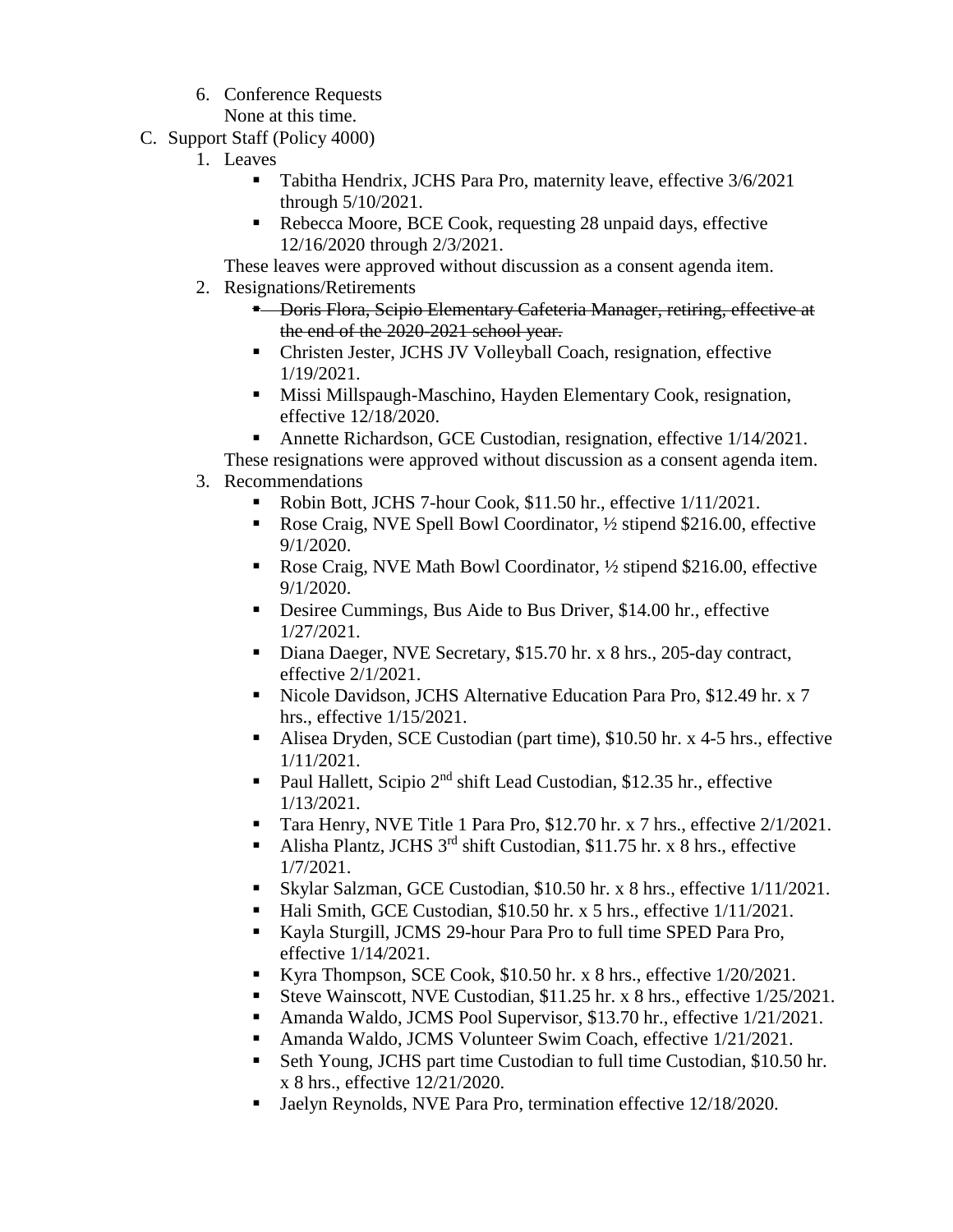Ms. Morrison made a motion to approve the above recommendations. Mrs. Wahlman seconded the motion. 7 yes, 0 no. Approved.

- 4. Conference Requests None at this time.
- D. Finances (Policy 6000)
	- 1. Donations, Approval
		- Hayden United Methodist Church, \$500.00 to GCE for students in need.
		- Salem, IN Walmart, skid of Back- to-School supplies to HE for the 2021- 2022 school year.
		- Hayden United Methodist Church, \$500.00 to HE for students in need.
		- Casey's General Store Casey's Cash for Classroom Program, \$4.80 to NVE.
		- Canaan United Methodist Church, Seymour, \$200.00 to SCE for school supplies.
		- Hayden United Methodist Church, \$500.00 to Scipio Elementary for students in need.
		- Meeks & Company Professional Surveying, \$5,000.00 to JCHS Athletics.
		- Brown's Corner Chapel, \$500.00 to JCHS Panther Pantry.
		- Ray G. Wagster, \$250.00 to JCHS Panther Pantry.
		- Scott and Judy Brown \$20.00 and Mary Combs \$20.00, in Memory of Deloris "Billy" Dickson, to JCMS for student needs.

Mrs. Wahlman made a motion to approve the above donations. Mr. Shepherd seconded the motion. 7 yes, 0 no. Approved.

2. Review of Substitute Pay

Mrs. Brown stated that Mr. Daeger asked last meeting to review our substitute pay rate. We found that we are comparable and very competitive within our surrounding areas. Mrs. Brown is not recommending that we change anything at this time.

- E. Operations (Policy 8000)
	- 1. New 2-year Bus Contract Extension, Approval

Mrs. Brown is bringing to you the contract draft for the two-year bus contract extension. In February after we have "entered into negotiations" with the 49 contract drivers, Mrs. Brown will bring the individual contracts back and ask the board to approve them. Mrs. Brown and Mr. Lucas plan to meet individually with drivers from 2/2-2/23. Mrs. Brown is asking the board to approve the contract draft so we can enter into negotiations.

Mr. Taggart made a motion to approve the 2-year Bus Contact Extension. Mr. Daeger seconded the motion. 7 yes, 0 no. Approved.

VII. Claims

The claims were presented for approval in the amount of \$2,154,435.40 (claims 4177 – 4368) and payroll in the amount of \$2,051,586.08 (check dates 1/15/2021 and 1/29/2021).

The claims were approved without discussion as a consent agenda item.

## VIII. Other

- A. Updates
	- 1. North Vernon Redevelopment Commission Meeting Minutes 12/21/2020 The minutes were included in the board packet.